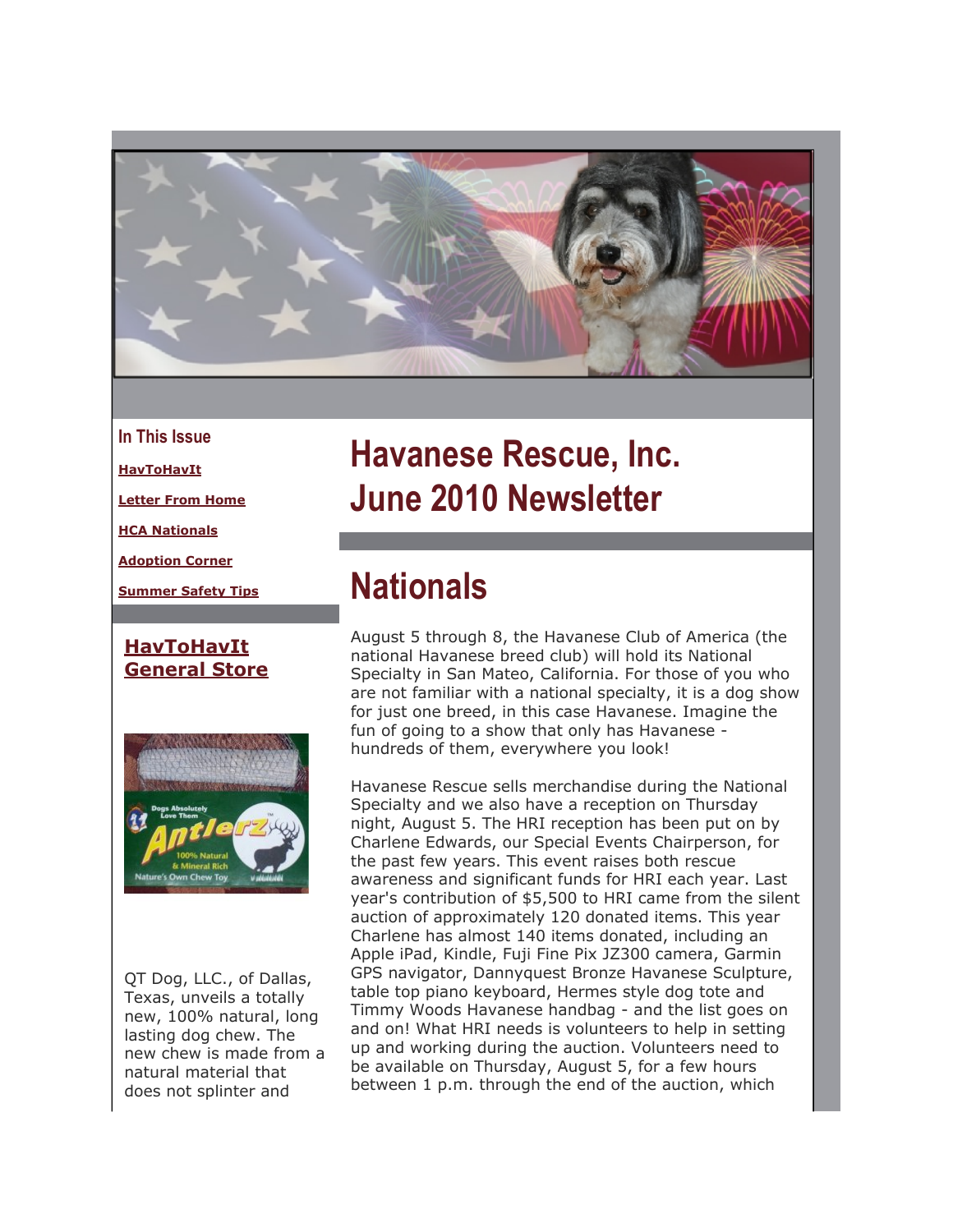comes from a completely renewable source: Deer Antlers! Wild deer shed their antlers once a year as part of a natural process, after which the deer re-grow another set. These shed antlers are gathered by ranch workers and transported to QT Dog's manufacturing facility. The antlers are cut to the appropriate size, cleaned, and packaged to produce ANTLERZ™ brand dog chews. ANTLERZ™ hold up substantially longer than most traditional chews made from plastic, bone, or compacted starch. Unlike processed livestock bones ANTLERZ™ don't chip or splinter when they are being used by even the most aggressive chewing dogs. A dog's chewing action grinds ANTLERZ™ down slowly. ANTLERZ™ are a 100% natural dog chew that contain no plastics, no petrochemicals, no empty starches or artificial flavors. ANTLERZ™ are not a by-product generated by a meat processing facility or slaughter house.

Size - small - 5" to 6"

#### **Letter From Home**

starts at 6:30 and ends around 9:30. Please contact Charlene Edwards at: **cme3320@aol.com** if you are able to help us out by setting up and/or working at the reception at the National Specialty for this very important event.

HRI also sells merchandise from the **[HavtoHavit](http://r20.rs6.net/tn.jsp?et=1103478888109&s=2126&e=001gZ1iDviq6yZ4xb1_x3UHZnXE7cLbIcIkx4nN3EVUf8GBFtYQbUXA8bUaE81jM78LaEpSRzp7IMaPp4kbSTioivrpW2xwGcdP3J9CR6UkbajH9elysBrK3w==)**

store which is an online store that HRI opened to generate revenue. We bring merchandise to the National Specialty each year to sell, and this year we need volunteers to help sell the items we bring out to California. We will be at a table outside the room where the judging is done with other vendors from Thursday, August 5 through Saturday, August 7, from 8 a.m. until 5 p.m. and we need volunteers for three hour shifts during that time. Please contact Jane Hohne at: **janehohne@havrescue.com** if you are going to be at the show and would be willing to take a shift.

Combined, the funds we raise at the National Specialty are over \$10,000, so this is significant for us, and we hope that some of you will be able and willing to contribute some time to help us make these events run smoothly.

## **Adoption Corner**



Hi there! My name is Jamm. I am a two-year old girl, weighing in at a hefty 21 lbs. I'm not fat, just tall and bigger than my foster buddies. I love to run and play outside. Grass is my favorite thing. I also enjoy digging, but my foster Mommy said that wasn't so cool, so I don't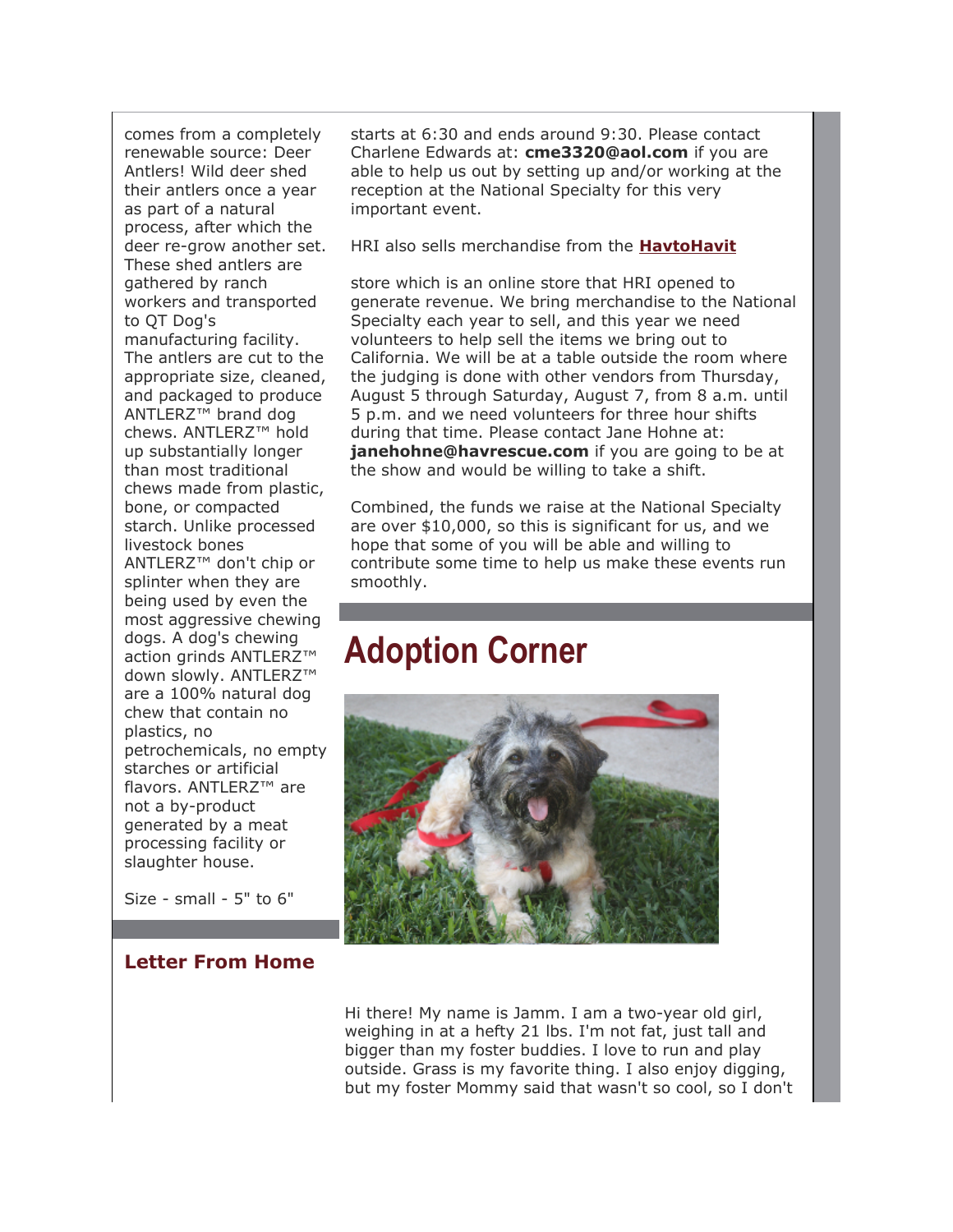

Well here I am in my new home in Maywood, NJ. I have two new Havi friends, or rather stepsisters, that live here with me. They are Cali and Belle. Belle is also a rescue, but she's much more shy than I am. I like to lead everybody around, even our friend Whisper, a real "goodytwo-shoes" yellow lab, who lets me be the leader.

I had to learn how to use the doggie door to get into the fenced-in yard whenever I want. I had some trouble getting back in at first. I just didn't trust it, but now I'm always the first one out and the first one in. I love running around the yard as fast as I can because that makes everybody laugh.

I also love my new mom and dad, Pat and Frank. They are the best folks a Havi could ever want. They have lots of friends so I am never bored. There are always people to greet and play with who all think I am so adorable (which of course I am).

I came to my new home

do that anymore. I can't dig through the bricks they put in my favorite hole, so I'm back to chasing squirrels and rolling around in the grass.

I am very tricky and can escape from low or cyclone fences, so I need a furever home with a tall, secure fence to ensure my safety. I tend to play a little hard to get, being shy and timid around strangers or those people I don't know well. I don't just let anyone pet me - unless they have treats. I love treats, including cheese, ice chips and dog cookies!

I like to go on walks with my foster Momma, but can get scared easily when people pass by talking loudly and wanting to play with me. I need a little time to warm up, unless they have treats! I think I said that already. Speaking of treats, I like to eat from my own bowl. I don't like to share with the other pups in the house because I'm sure they will get more food than I do.

Mommy says my best 'tricks' are not ever going potty in the house - and she means never, ever. I go outside, only. My other 'trick' is I crate myself. Momma just says, "C'mon Jammer, let's go to bed" and I go straight to bed. I also like to have my crate open in case things get a little too loud when there is company over.

I am a very sweet girl. I love to have my ears scratched and get so excited when Momma comes home that I wiggle my whole body. I just want to live with some people who are nice to me, feed me regularly, give me treats, keep me clean, give me plenty of exercise and love, love, love me.

### **Summer Safety Tips**

**Travel** - Be aware of vets and vet hospitals in the area you are traveling to. Always be prepared in case of an unforeseen emergency. Leaving your pet in the car for even minutes could cause heat stroke or even death. Vehicles heat very quickly, even on what appears to be a cool day. The temperature can rise to 100 degrees in a matter of minutes. When traveling by car, use ice packs or ice blankets in your pet's crate. Make sure you have plenty of cool, clean water.

**Beach / Water safety** - Not all dogs know how to swim, or swim well. Especially if they have medical issues or are overweight. Use a life jacket or keep them on a float next to you. Make sure they are aware of how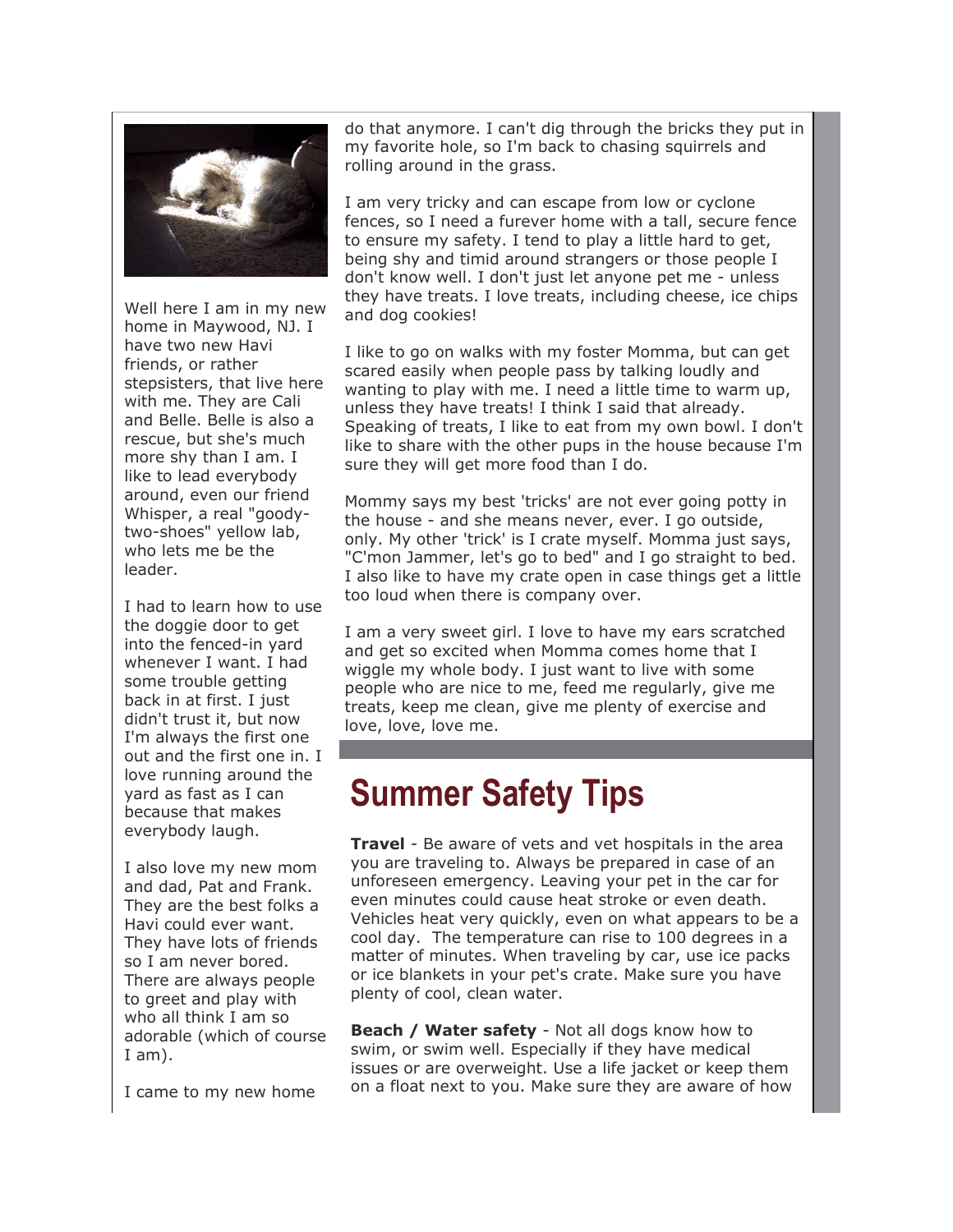with the name Bella but that caused some confusion with my stepsister Belle, so my new mom started calling me Mia Bella. Now I answer to Mia and all the confusion has gone away.

I have just started obedience training and Mom hopes I will do well enough to become a therapy dog like Cali and Whisper. They get to go in the car to lots of therapy jobs. I think I can do it, because I am a really lucky, happy Havi and happy Havis can do anything they set their minds to. I really love my new "furever home".

**HRI Auction Donations**

Are you wondering what sorts of things would make good items for the HRI Fundraising Auction at the 2010 National Specialty?

Here are some ideas to get you started! **[Read more...](http://r20.rs6.net/tn.jsp?et=1103478888109&s=2126&e=001gZ1iDviq6yZKAxRQu3w-5CRxCQqzgAGyFEpUC5onkgVbWkdMVxXUg405Y-D5gWKytX3_ODBq_33VDzyYWCV9Wq09ahBsW3MERZv1wDZR_hnkKnTG1FvSvHlPXXdXv7TKZvAqRZzGTy5iF6OJqwz-PCI1_zL2mFE9TIw-Ckr5mAHKytmMpI0XL-1lprDrz4tIOhCgIFbo4V-VzH3BoqCaRti3dMrvQPK5rT_OJGptbbLZMJZboRp6SOv8uS2gNtG8)**



**CONTACT INFORMATION - Do not "reply" to this newsletter. Choose an appropriate contact below.** Click [here](http://r20.rs6.net/tn.jsp?et=1103478888109&s=2126&e=001gZ1iDviq6yZibULBZRgwnoG3TtGvdMPS5PLhx93bXthkYJJ0JOkYsBsSSS-RRo9fspL2N2gXHwg2RnLyEb4QE6laj-N6pICygfRNUBT13zi7nkaQ8Eri3hGovLE1uklYQb1xRSPUK9Q=)

**HavToHavIt** is on Facebook and Twitter**.** Follow us for special offers. to get out of the water by using the steps or ramp. Your dog's pads can burn easily on hot asphalt or sand. Dogs with white coats or pink skin can sunburn easily. Apply sunscreen to Rover approximately 30 minutes prior to sun exposure.

**Antifreeze (Ethylene Glycol)** - With temperatures rising, cars can overheat and leak this deadly liquid. It is bright green in color and sweet, which makes it appealing to our pets. Propylene Glycol is a safe alternative but can cost a bit more.

**Exercise** - While we can change our wardrobe to accommodate cooler or warmer temperatures, our pets are not able to do so. Keep this in mind when running or walking your pet. Do not forget the sunscreen. Also, exercise during the cooler part of the day; early morning or evening.

Many more tips and information are available at [akc.org](http://r20.rs6.net/tn.jsp?et=1103478888109&s=2126&e=001gZ1iDviq6yac9ddQ1wT6YQim7_9uo0xauuM-dQ-rxh87YeK3UTK_o1KMlf1ctt7ZJL0vrEAIBPZXIirgo9pSNtvFq4P7pkq9oXpoycEvsfQ=)

, [about.com](http://r20.rs6.net/tn.jsp?et=1103478888109&s=2126&e=001gZ1iDviq6yYPm6JIg0qxujjB5FODESeDElu9370BCP2DL0L0YmrXfFdfja-F0mjdtJkA2fFq_ZOcH6_UpXS1FO6VKJU9133LtAIKQ6qR5n8=)

.

, and [petplace.com](http://r20.rs6.net/tn.jsp?et=1103478888109&s=2126&e=001gZ1iDviq6ybKaAa41GtSxOUIoZBbHUb3tfRQx2iZ4ozVNBZ4Dp6zjrVeyNJYa_nriiZJgzKfsQjdQflBPH1-_0tO5977nHHMD1AlsGp_qqc=)

Be safe this summer and have fun!

#### **Newsletter Staff**

Editor - Beth Franks Copywriters - Gisela Peters, Angela Bradford Graphics - Michelle Burke Production - Diana Brooks Proofreaders - Gisela Peters, Michelle Burke

Havanese Rescue Inc Harvard Business Services, Inc. 16192 Coastal Highway Lewes, Delaware 19958-9776

to request assistance for a [dog needing rescue](http://r20.rs6.net/tn.jsp?et=1103478888109&s=2126&e=001gZ1iDviq6yZibULBZRgwnoG3TtGvdMPS5PLhx93bXthkYJJ0JOkYsBsSSS-RRo9fspL2N2gXHwg2RnLyEb4QE6laj-N6pICygfRNUBT13zi7nkaQ8Eri3hGovLE1uklYQb1xRSPUK9Q=)

Click [here](http://r20.rs6.net/tn.jsp?et=1103478888109&s=2126&e=001gZ1iDviq6yYVfp32vavn0Vg-JvIX0CpPGJHiZAGAupWhHSef4XCQYr9KOuA-8-heSOcOkayUtPfX-b1Hw9U-nqRgX4VxNhfEEmaMejtPZy6vwQ2mw7g39WnlZuyp6Z60Vkltm8qKaFs=)

.